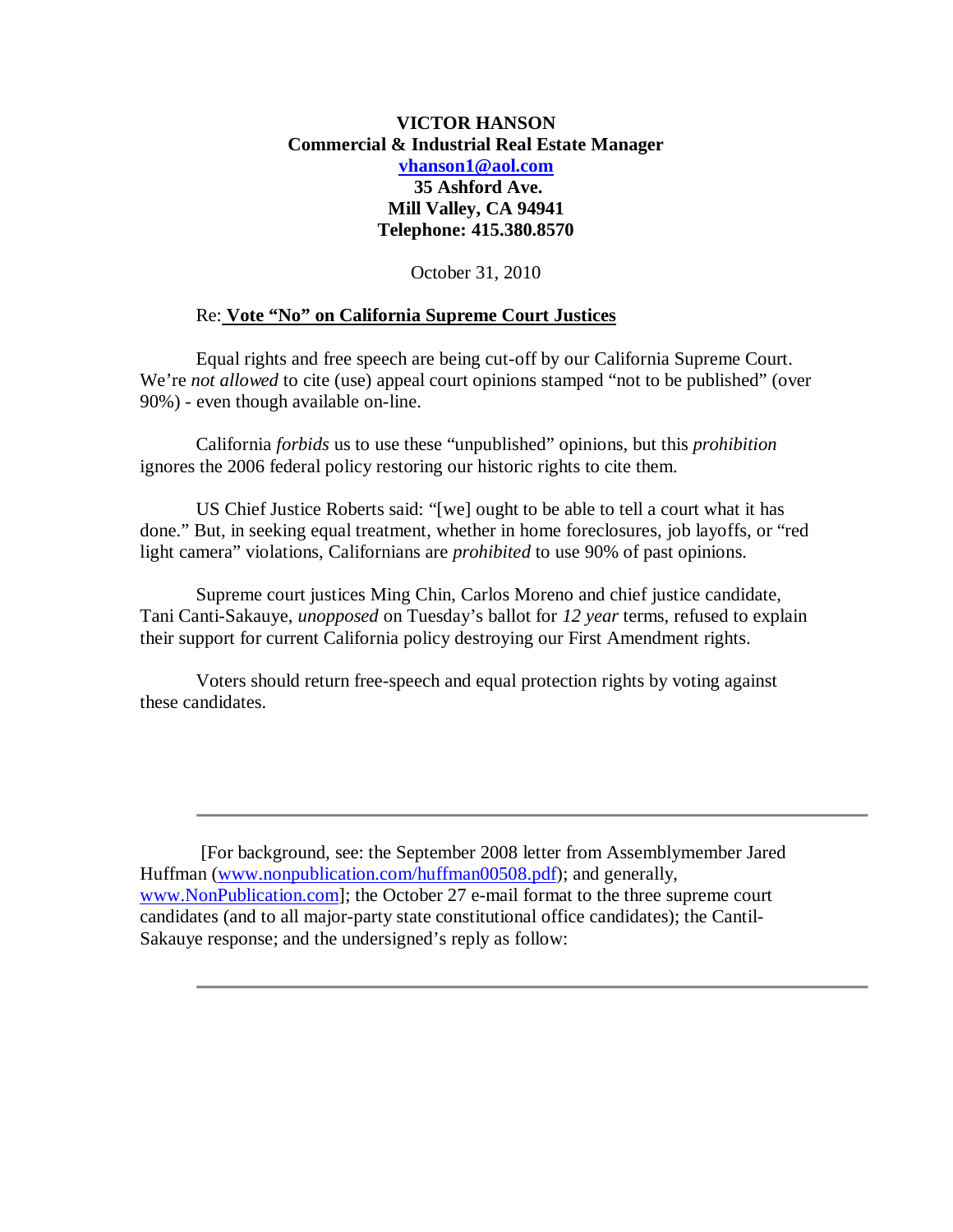On Oct 27, 2010, at 4:57 PM, Vhanson1@aol.com wrote:

October 27, 2010

Dear Candidate Tani Cantil-Sakauye:

Unlike most other major states, California has not followed the 2006 federal restoration of citizens' historic rights to cite and use appeal court opinions ordered "unpublished" to help litigants in court. (Currently about 90% of appellate decisions are unpublished.) [www.nonpublication.com/huffman090508.pdf].

And, California is the only state which "depublishes" (erases – with no change in the holding), turning published opinions into unpublished opinions. (The use in court of all unpublished opinions is forbidden to us, even though they are available on the internet).

What is your position on these issues?

What policy do you believe best preserves transparency, accountability, predictability, dependability and reliability for the justice system and why?

Sincerely,

Victor Hanson vhanson1@aol.com 35 Ashford Mill Valley, CA 94941 415.380.8570

cc: cmarinucci@sfchronicle.com achance@sacbee.com maura.dolan@latimes.com pjelias@ap.org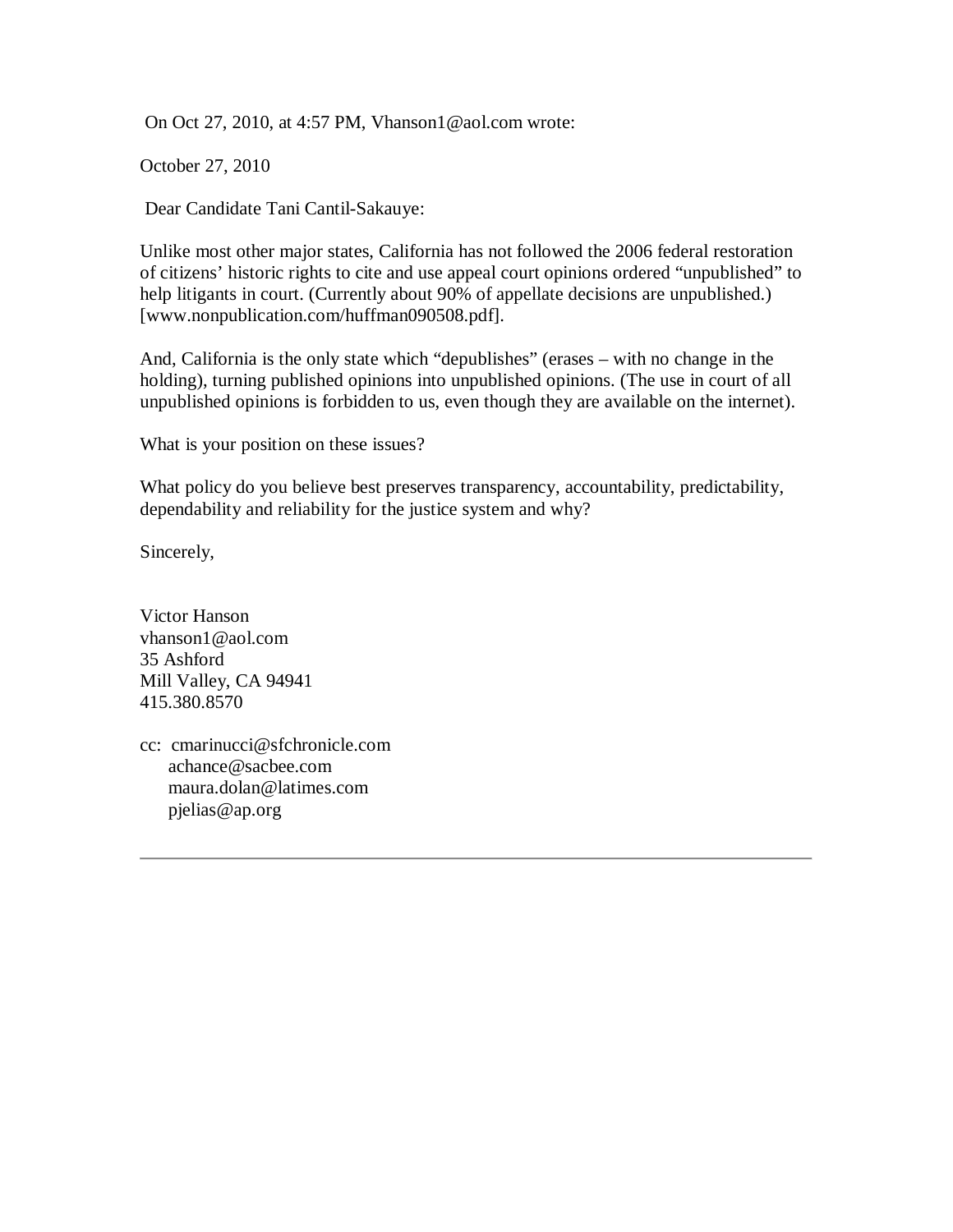In a message dated 10/29/2010 6:40:23 A.M. Pacific Daylight Time, tmhc@sbcglobal.net writes:

Thank you for the inquiry. I apologize for my delayed response, I have been in San Francisco for a Judicial Council meeting and other events.

As for your first two questions- I agree with the current practice in California. Regarding your last inquiry, of course I support transparency, accountability, predictability, dependability and reliability. Where the judicial branch lacks these, please let me know and I will endeavor to remedy it.

Sincerely, Tani Cantil-Sakauye